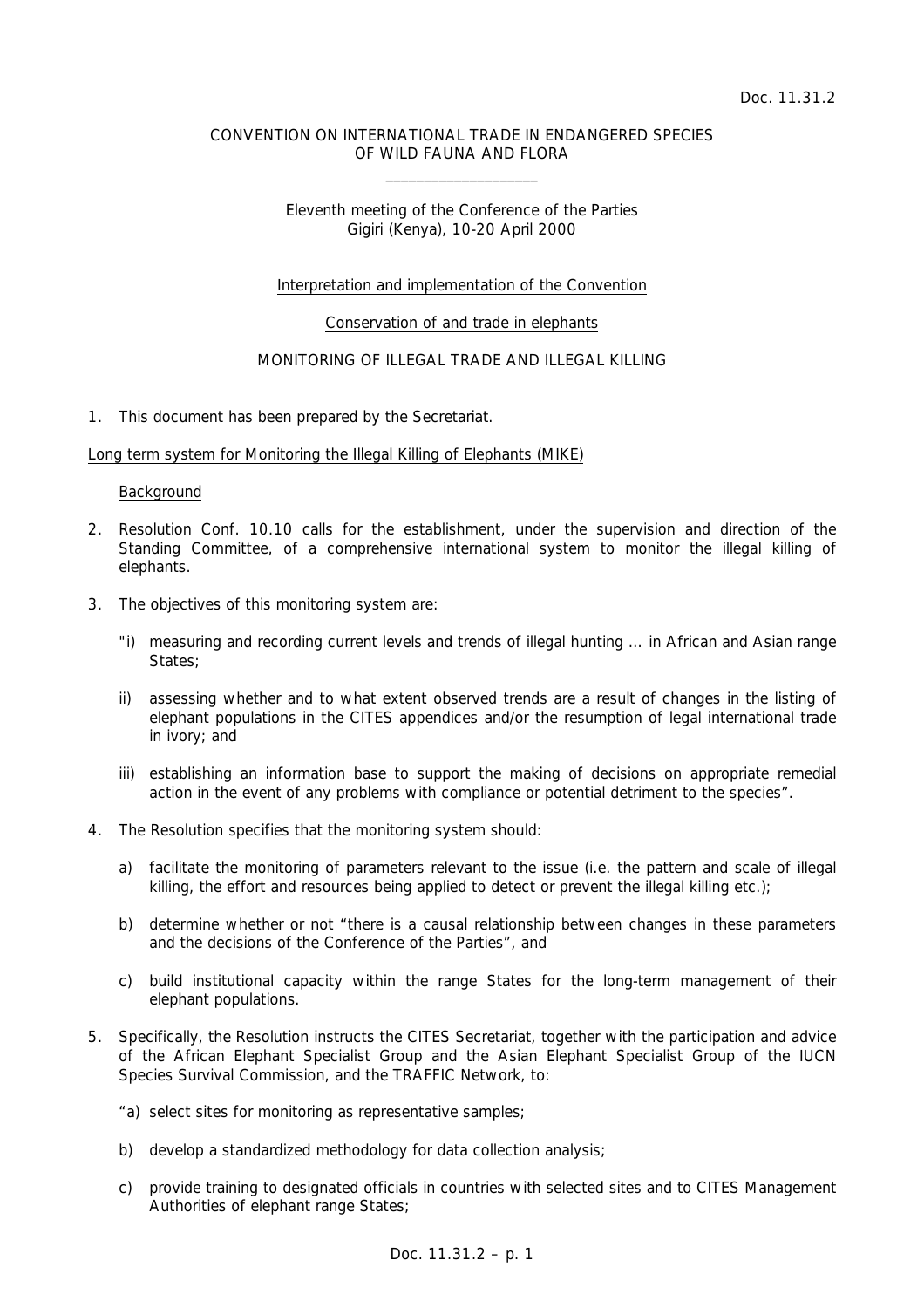- *d) collate and process all data and information from all sources identified; and*
- *e) provide a report … for transmission to the Standing Committee and Parties to CITES."*
- The Resolution is unique, in that it provides a long-term mechanism whereby elephant range States, with the assistance of the CITES Secretariat, can develop the skills and technology required to effectively manage their elephant populations.

#### Progress to date

- 7. Significant progress has been achieved since the adoption of Resolution Conf. 10.10. The Resolution points to the Secretariat as having overall responsibility for the systems for monitoring illegal killing, under the supervision and direction of the Standing Committee.
- 8. The Resolution came into effect in October 1997 and the Secretariat moved immediately to establish a sub-contract with IUCN, to assist in the development of the required monitoring protocols.
- 9. A presentation was given to the Standing Committee on establishing a long term system for Monitoring the Illegal Killing of Elephants (MIKE) at its March 1998 meeting in London (Doc. SC.40.5.2.6). Subsequently, at its February 1999 meeting in Geneva, the Standing Committee endorsed the final project proposal (Doc. SC.41.6.3), and established a Sub-Group to oversee the further development, refinement and implementation of MIKE. At that same meeting, the Standing Committee authorised 'seed funding' (CHF 140,000) for this further development and implementation of MIKE.
- 10. The commitment of governments of all the c.40 countries hosting selected MIKE sites (60 throughout Africa and Asia) is essential for the success of the project. This commitment is being progressively obtained as Sub-Regional pilots are launched. Contact has now been made with the governmental authorities in four of the six MIKE Sub-regions (i.e. all sub-regions other than East Africa and South Asia) and the reaction has been one of strong support and eagerness to participate. Support involves permitting sites to be included in the system, providing staff members to undergo training and conduct surveys, allowing personnel to be National Co-ordinators and allowing data to be released back into the central system. The benefits will be increased knowledge to monitor biodiversity resources allowing appropriate strategies for conservation to be put in place, as well as increasing the number of highly trained personnel who can train others. If problems arise about a particular site, MIKE has a fallback mechanism to bring in other locations.
- 11. Governmental, local management and NGO personnel in Central African and South-East Asian range States are currently being engaged in the understanding and practical development of MIKE through pilot implementation projects in their sub-regions. Most range States in the Southern Africa subregion (Botswana, Namibia, South Africa and Zimbabwe) are fully implementing MIKE and an agreement has been reached to establish a pilot program for MIKE implementation in West Africa. The timetable indicates the intention to launch MIKE in all remaining Sub-regions, through appropriate meetings, by the end of the first quarter of the year 2000.
- 12. The following chronology of events details the progress made in implementing the Resolution:

| October 1997: | Resolution Conf. 10.10 comes into effect |  |  |  |  |
|---------------|------------------------------------------|--|--|--|--|
|---------------|------------------------------------------|--|--|--|--|

- December 1997: A workshop of Experts (in elephant biology, management, conservation management, trade, law enforcement, population modelling and statistics), from both African and Asian range States convened in Nairobi to assist in developing the international monitoring system
- January 1998: African Elephant Specialist Group meeting in Burkina Faso to review recommendations and propose sites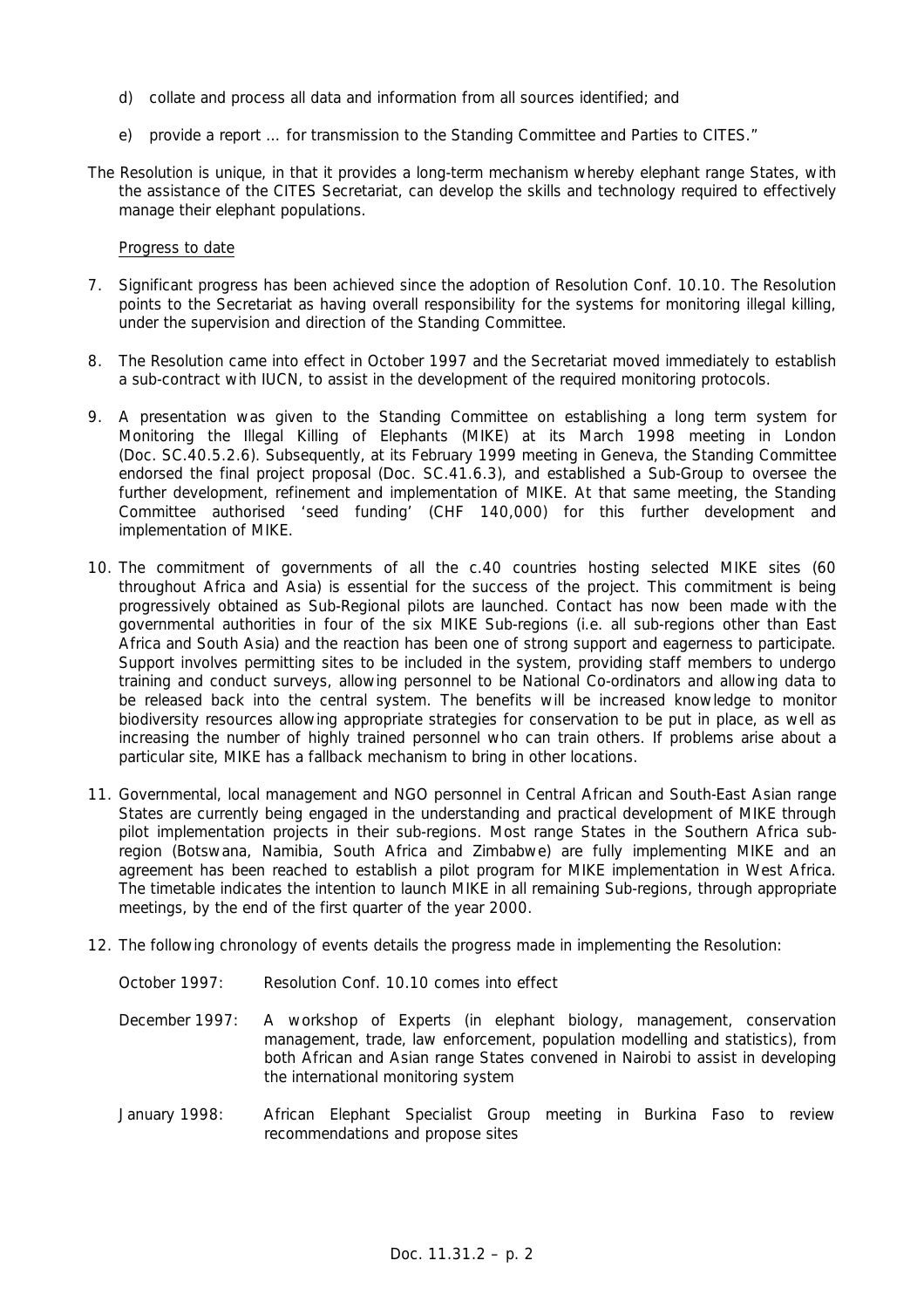March 1998: IUCN/SSC and TRAFIC present recommendations to 40th meeting of CITES Standing Committee in London (Doc. SC.40.5.2.6)

> Standing Committee agrees that CHF 76,000 can be made available, from the CITES Trust Fund, to assist in the technical refinement and further development of MIKE

- June/July 1998: Site selection criteria applied and three sampling scenarios statistically derived
- August 1998: A long term system for Monitoring the Illegal Killing of Elephants (MIKE) drafted, with Africa cost elements
- September 1998: Prototype MIKE system presented to 3rd African Elephant Range States dialogue meeting in Arusha
- October 1998: Prototype MIKE system presented to the Asian Elephant Specialist Group
- November 1998: Final MIKE proposal and budget submitted to the CITES Secretariat (refer to Doc. SC.41.6.3)
- February 1999: Standing Committee endorses MIKE at its 41st meeting, in Geneva (Doc. SC.41.6.3), and establishes a Sub-Group to oversee, on its behalf, and in collaboration with the Secretariat and IUCN, "*the further development, refinement and implementation of MIKE*"

Standing Committee agrees that CHF 140,000 can be made available, from the CITES Trust Fund, to provide 'seed money' to assist in the technical refinement and further development of MIKE

Questions raised, during the Standing Committee, regarding the general statistical design and function of the proposed monitoring system for illegal killing of elephants (MIKE) were answered in detail and circulated to the participants (refer to Annex 1 of this document)

April 1999: MIKE Pilot phase launched in Central Africa at a workshop in Libreville, hosted by ECOFAC, and attended by range States, NGOs and donor agencies

> The MIKE Pilot (three sites in five countries) aims to provide the technical refinement to MIKE required to effectively monitor elephants in dense-forest habitats

> Numerous NGOs commit to assist the Secretariat in implementing MIKE in the Central African sub-region. WCS selected by those attending the workshop to co-ordinate the Pilot MIKE Program in Central Africa

> Appointment of a consultant to develop a funding strategy for MIKE and to galvanize donor support for its implementation

May 1999: CITES Secretariat visits the Central African range States to secure participation in MIKE from the relevant Management Authorities. Specific commitment secured from all seven States

> First meeting of the MIKE Sub-group (27 May 1999). The minutes of this meeting were presented to the 42nd meeting of the Standing Committee (Doc. SC. 42.10.2.2, Annex 1)

> Development of a Memorandum of Understanding between the CITES Secretariat and IUCN to progress MIKE implementation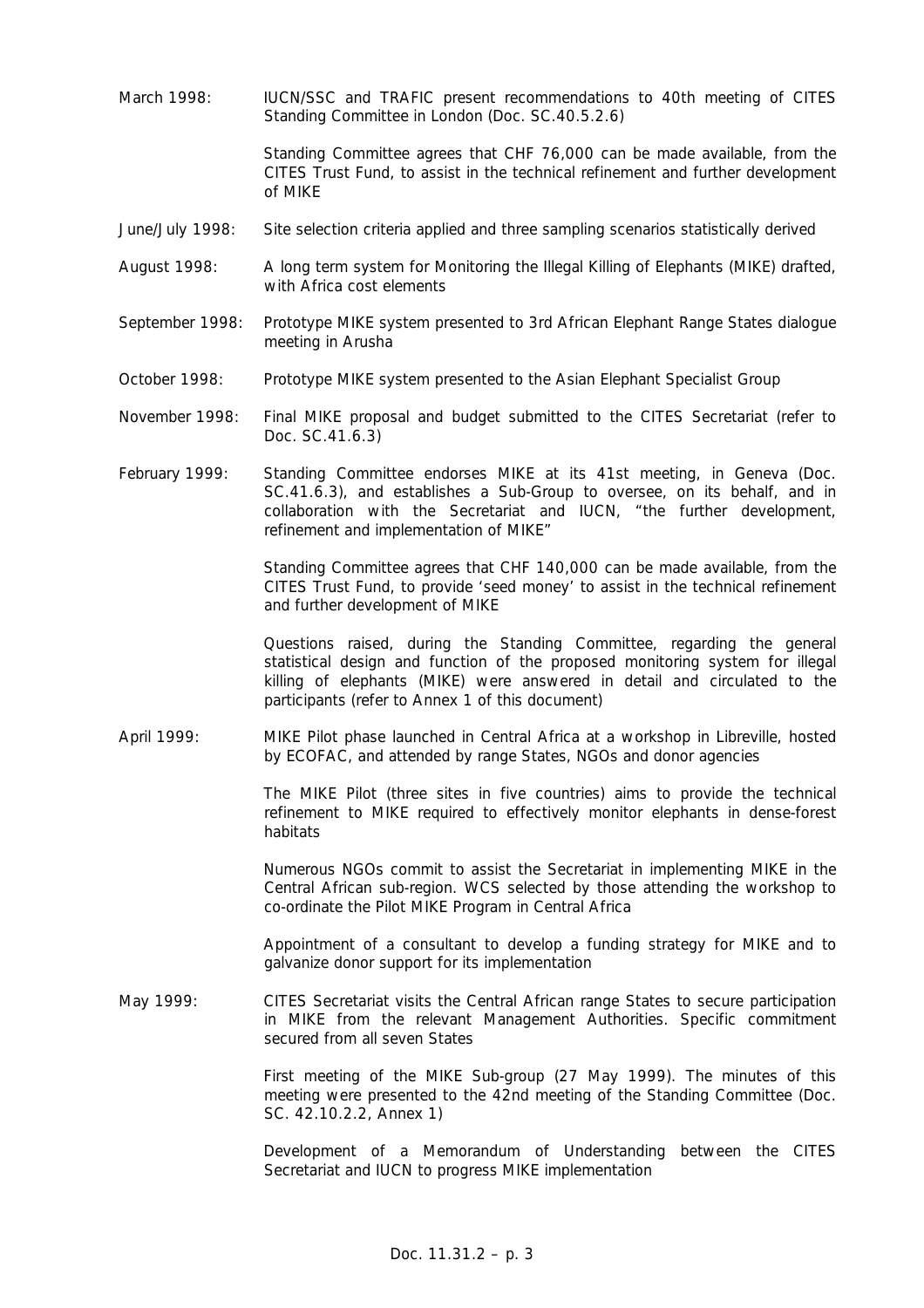June 1999: Secretariat contracts IUCN to develop MIKE data collection protocols and to progress Pilot Programs (funded by the 'seed money' from the CITES Trust Fund)

Establishment of a MIKE Pilot Phase in Central Africa

- July 1999: Second meeting of the MIKE Sub-group (29 July 1999). The records of this meeting were presented to the 42nd meeting of the Standing Committee (Doc. SC. 42.10.2.2, Annex 2)
- September 1999: MIKE Field course in Congo-Brazzaville (Nouabale Ndoki NP) for Central African teams (15 people, 8 weeks)

MIKE Sub-Group reports on MIKE's progress to the 42nd meeting of the Standing Committee, in Lisbon (refer to Doc. SC.42.10.2.2)

Various range States in Southern Africa (viz. Botswana, Namibia, South Africa and Zimbabwe) confirm to the Standing Committee their willingness to implement MIKE. They seek the assistance of the Secretariat to convene a workshop to explain the necessary data collection protocols to be used in savannah habitats

October 1999: A Second MIKE Pilot Program, for South East Asia, is launched at a workshop in Bangkok, attended by relevant range States, NGOs and donor agencies

> Detailed MIKE funding proposal submitted to DGVIII, of the European Commission, seeking substantial financial support for MIKE implementation in Africa and Asia

> Commitment received from US Fish and Wildlife Service to fully fund the completion of the Mike Pilot Program in Central Africa

November 1999: CITES Secretariat visits six SE Asian States to secure participation from the relevant Management Authorities

> Secretariat conducts MIKE workshop in Namibia to initiate MIKE in Southern Africa. Four range States (viz. Botswana, Namibia, South Africa and Zimbabwe) commit to implementing MIKE immediately in their countries (self-funded) and Namibia is elected as the Sub-regional co-ordinator for MIKE implementation in Southern Africa. A MIKE training workshop is planned for senior wildlife managers in Southern Africa, to which Mozambique and Zambia will be invited

> CITES Secretariat visits 14 West African range States to secure commitment to a third MIKE Pilot Program, planned for the West Africa sub-region

- December 1999: A Sub-regional meeting, to plan for MIKE implementation in West Africa, is held in Accra (Ghana). It agrees that they wish to have IUCN West Africa co-ordinate the further implementation of MIKE in West Africa and a sub-set of the sites are agreed upon for the pilot phase
- February 2000: MIKE is posted on the CITES Web site (www.cites.org).

## Benefits of MIKE

13. Elephants are a wide-ranging keystone species in the habitats in which they occur. For the first time, at an international level and on a consistent scientific basis, MIKE will assess, in the selected MIKE sites, the levels and trends of elephant populations and illegal killing. MIKE will attempt to identify the reasons for any change in population trends, including whether any changes can be attributed to CITES decisions to allow or suspend trade in elephant products. This will assist not only elephant conservation but the benefits of improved resource management will flow to other species sharing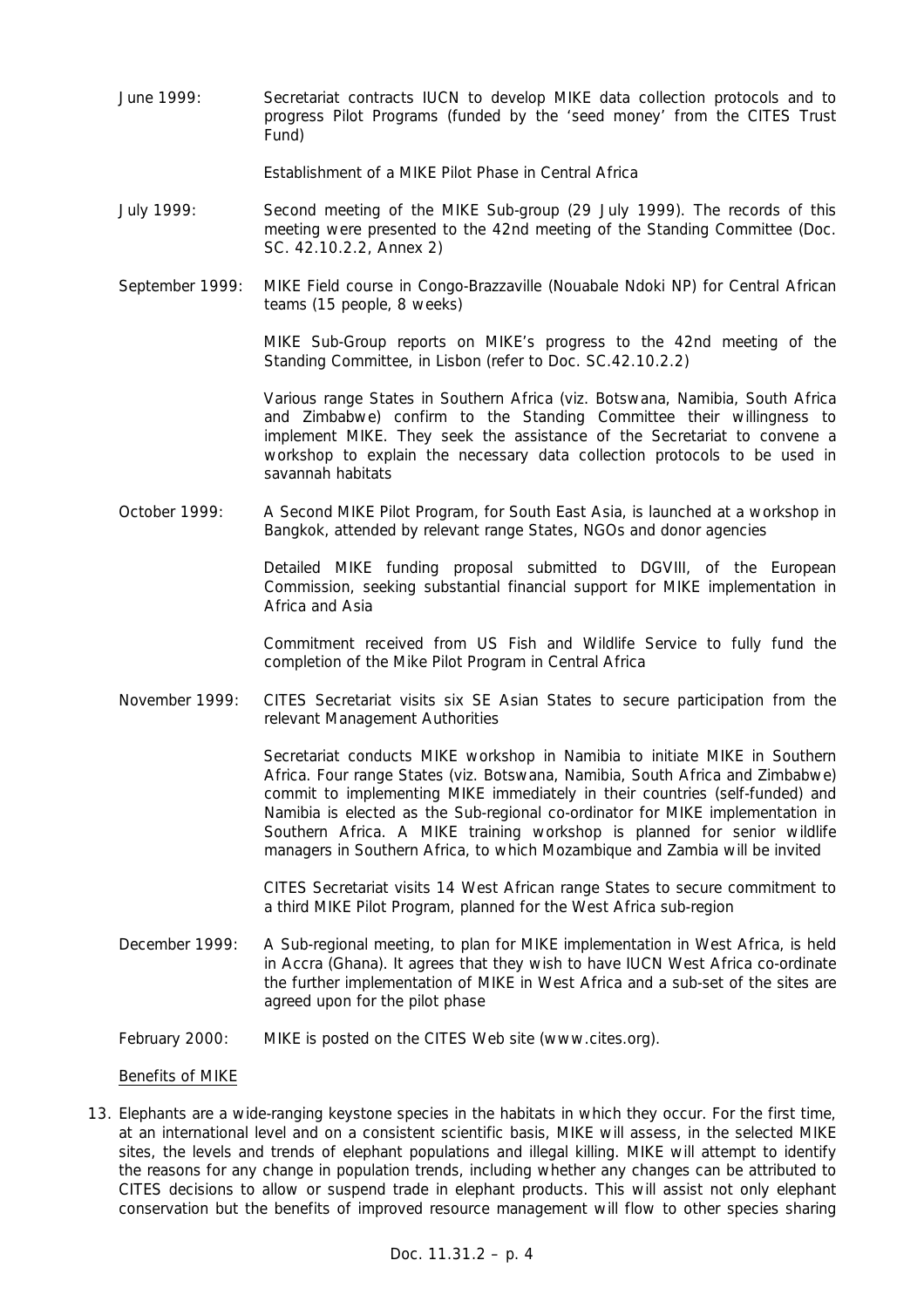habitat with them. It will significantly increase the capacity of conservation staff in governments and NGOs to monitor this and other threatened species and this expertise will be directly transmissible to other sites and other countries.

- 14. MIKE has been developed in recognition of the fact that the resources and capacity to monitor and manage elephant populations and to enforce CITES decisions are generally not available in the range States in Africa and Asia. MIKE's aim is to strengthen the capacity of these range States to manage their elephants in order to increase the benefits for local people and to enhance the related biodiversity advantages that will flow from any improved management of such a keystone species.
- 15. The main target groups for the output from MIKE are national wildlife management authorities and international decision-makers in CITES. These agencies need to assess the likely effect of decisions to trade or suspend trade in elephant products and they need to be able to adapt their management strategies in the light of MIKE reports about trends in elephant numbers, mortality and enforcement effort. In addition, surveys and information-gathering activities will collect data and intelligence on other species, as well as enhancing the capacity of the field staff from government agencies and NGOs who participate.
- 16. Although a few range States have relatively good data on changes in their elephant populations and on levels of poaching and other illegal killing (e.g. of problem animals), in most others the coverage and quality of data vary immensely. This disparity prevents any well-founded assessment of changes in population status at the continental level, much less their possible or probable causes. In order to achieve the objectives of MIKE there will be a need for major improvements in the capacity of senior wildlife officers to organise surveys on a rigorous scientific basis and for their field officers to be able to implement surveys efficiently. While survey methods for savannah habitats are well-established, in forest habitats, in both Africa and Asia, indirect counting methods, including standardised sampling coverage, will require considerable testing and refinement. In some cases, basic mapping of selected sites, mostly in protected areas, will be a precursor of statistical surveys, while methods of deducing quantifiable information about poaching and mortality from interviews, in the course of reconnaissance forays, will also need exploration.
- 17. The potential is that management and field staff have the motivation and the capacity to develop the necessary skills, if the resources are provided. Considering the fact that some national wildlife authorities have the relevant expertise, particularly for savannah habitats, there is a good opportunity for co-operation between range States. For Africa, such co-operation already occurs through the Range State Dialogues (part of the CITES process) which have helped to bridge the gaps in understanding of the opportunities and challenges that exist between the African elephant range States. Mike will build on this strong foundation and facilitate further co-operation. For both Asia and Africa, MIKE will help increase the range State's understanding of each others opportunities and problems, previous ignorance of which has contributed to a lack of unity when international debates on elephants take place.

MIKE will also assist range States individually, by providing a cross check with existing systems for collecting data on elephant numbers and illegal killing levels. Importantly, MIKE will greatly increase national capacity for developing and operating such systems, where they do not already exist.

## The funding for MIKE

#### Cost estimates

19. The current estimate of costs for each of the main components of MIKE, year by year for the first 6 years, is provided in the table below. MIKE will cost c.CHF 23 million (over six years).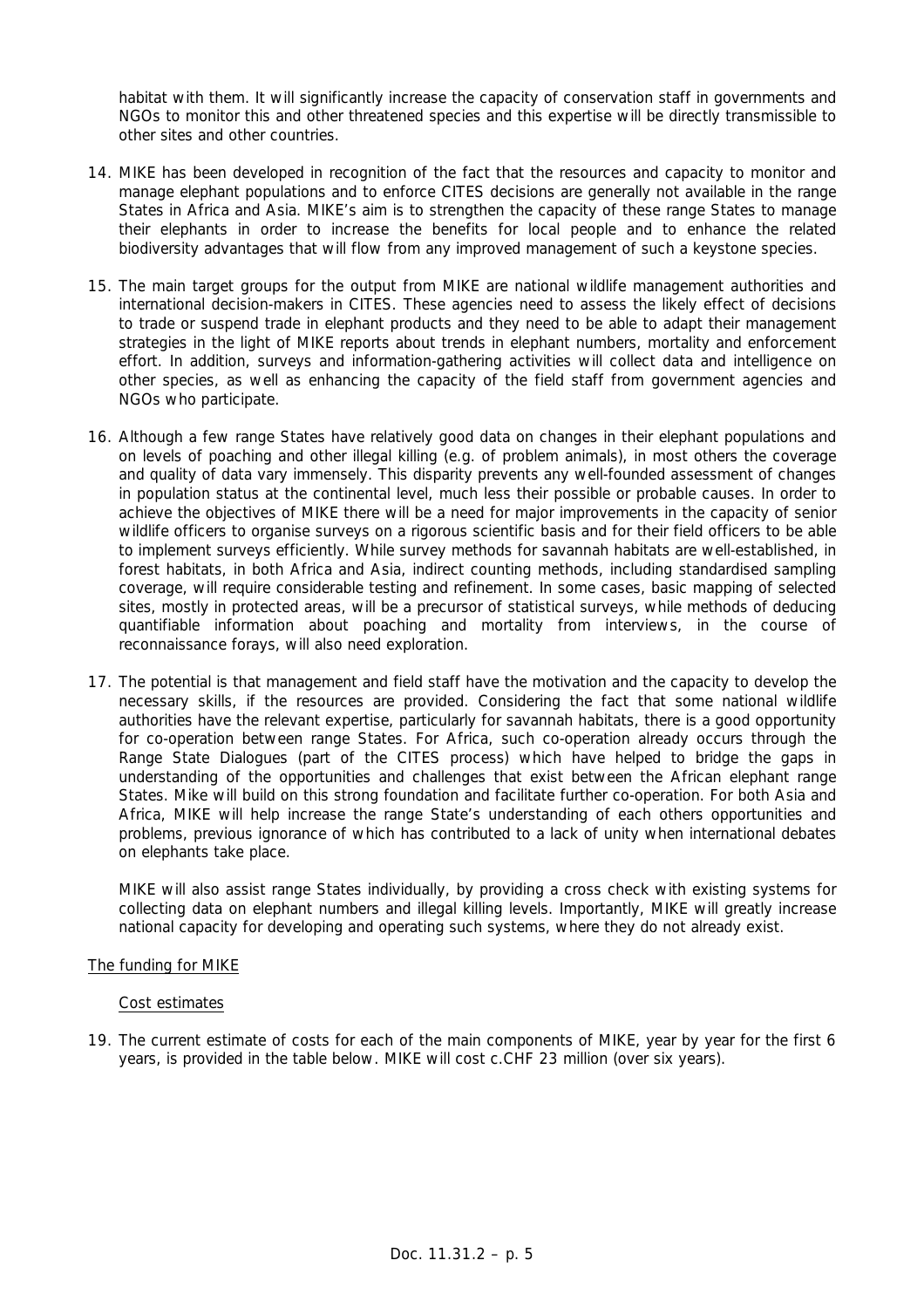# MIKE SUMMARY BUDGET TABLE (CHF)

#### **6 year period**

| <b>Budget items</b> |                                                    | Total      |  |
|---------------------|----------------------------------------------------|------------|--|
| A                   | MIKE central co-ordinating unit                    | 2,707,200  |  |
| B                   | MIKE sub-regional and national co-ordinators       | 9,096,000  |  |
|                     | MIKE sub-regional and site-based capacity building | 2,456,000  |  |
| D                   | MIKE site-based surveys in Asia                    | 3,964,800  |  |
| E                   | MIKE site-based surveys in Africa                  | 4,950,400  |  |
|                     | Total $(A+B+C+D+E)$                                | 23,174,400 |  |

- 20. For the continuing project throughout the six year period it is envisaged that major contributions be obtained from the GEF/World Bank, bilateral donors and NGOs as well as from the EC. The proportion sought for different elements of MIKE would vary. For example, the EC is being asked to shoulder the bulk of the costs of the global and sub-regional elements, whereas support for incountry surveys should come largely from local donor budgets and bilateral contributions.
- 21. Throughout the MIKE project, it is envisaged that national wildlife management authorities and NGOs will make substantial contributions, especially to the survey costs, mainly through in kind contributions, including the participation of their staff on a no cost basis.

## Support already provided

22. Support has already been given or pledged to MIKE by various donors. Since all of these contributions are for particular elements of MIKE development, it must be realised that the current level of Secretariat involvement in MIKE cannot be sustained unless major new resources become available. The amounts concerned (in CHF) are as follows:

| CITES Trust Fund for initial consultants                |  |
|---------------------------------------------------------|--|
| Wildlife Conservation Society for Central African pilot |  |
| MacArthur Foundation for training in Central Africa     |  |
| USFWS for Central African pilot                         |  |
| USFWS for South East Asian pilot                        |  |
| Netherlands IUCN for Central African training           |  |
| Netherlands IUCN for West African workshop              |  |
| Environment Agency of Japan for Central Unit            |  |
| Environment Agency of Japan for SE Asian pilot          |  |
| Japanese Ivory Association (JIA)                        |  |
| Total (to date)                                         |  |

Synergy with other Monitoring Programmes

23. The MIKE project, which is entirely new, is directly complimentary to TRAFFIC International's Bad Ivory Database (BIDS) which, with donor support and the endorsement of CITES, has been monitoring seizures of illegal ivory for the period since 1991. Under Resolution Conf.10.10, BIDS has been expanded to include surveillance of all illegal elephant products and to collect intelligence and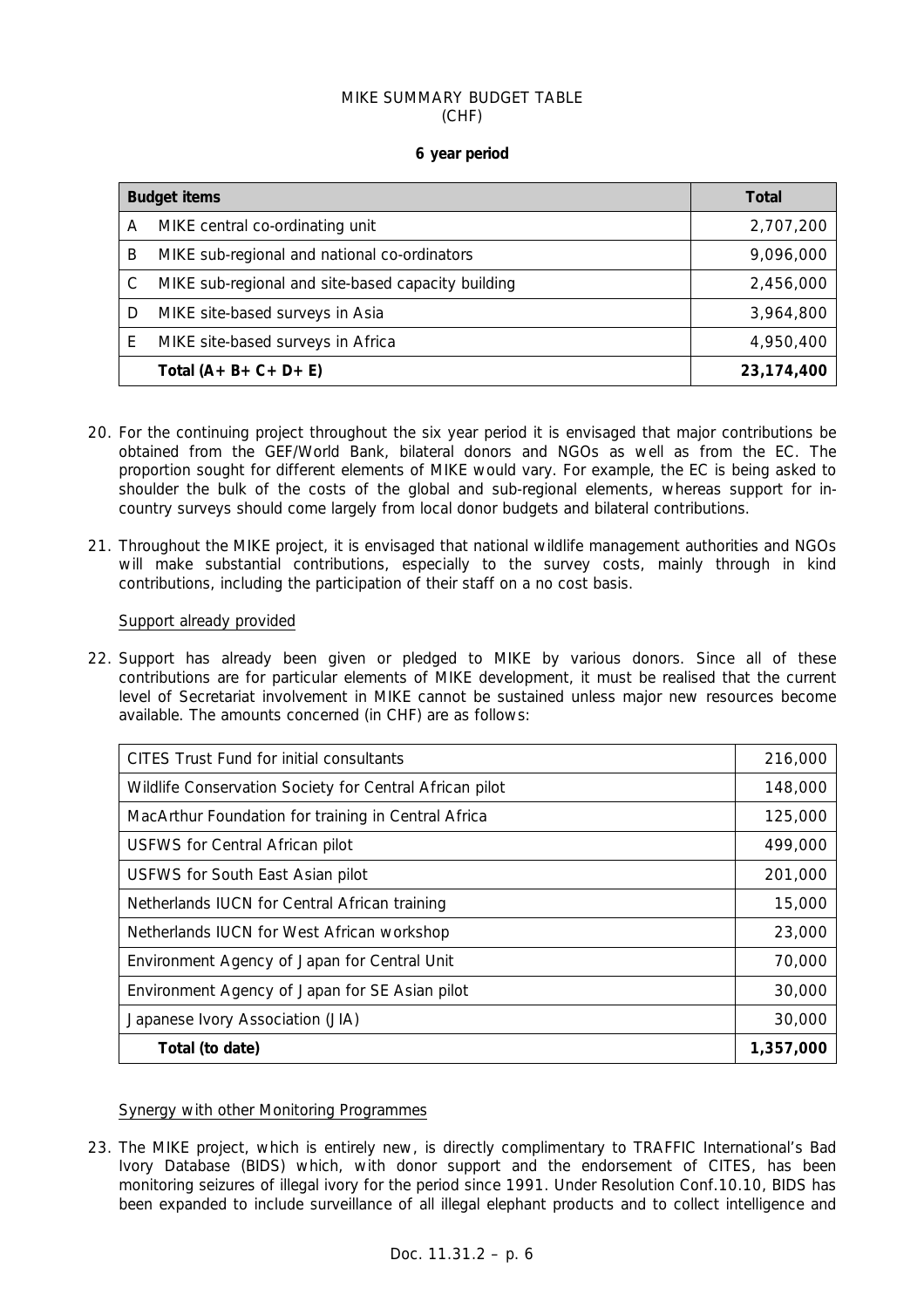economic data under a new programme named ETIS (Elephant Trade Information System – refer to discussion below).

24. Reports from MIKE will be amalgamated with those from ETIS to provide assessments to CITES meetings, the Secretariat and national Management Authorities to enable corrective action to be taken or to guide the consideration of proposals for change.

#### The Elephant Trade Information System (ETIS)

#### Background

- 25. Resolution Conf. 10.10 calls for the establishment, under the supervision and direction of the Standing Committee, of a comprehensive international system to monitor the illegal trade in elephant specimens.
- 26. The objectives of this monitoring system are:
	- *"i) measuring and recording current levels and trends of illegal trade … in African and Asian range States and in trade entrepots;*
	- *ii) assessing whether and to what extent observed trends are a result of changes in the listing of elephant populations in the CITES appendices and/or the resumption of legal international trade in ivory; and*
	- *iii) establishing an information base to support the making of decisions on appropriate remedial action in the event of any problems with compliance or potential detriment to the species".*
- 27. Annex 1 of the Resolution specifies how the monitoring of illegal trade in ivory and other elephant specimens is to be conducted. Specifically, the monitoring system is required to include the details of law enforcement records for seizures or confiscations of elephant specimens which have occurred anywhere in the world since 1989. Clearly, the Resolution envisages that the monitoring system will become the international instrument for monitoring the pattern and measuring the scale of illegal trade in elephant specimens.
- 28. TRAFFIC's Bad Ivory Database System (BIDS) was designated as the appropriate instrument for these purposes, and the CITES Parties were mandated to communicate information on elephant ivory and other elephant product seizures to TRAFFIC via the CITES Secretariat.

#### Progress to date

- 29. Significant progress has been achieved since the adoption of the Resolution.
- 30. With the approval of the Standing Committee, TRAFFIC's BIDS database has evolved into a more sophisticated monitoring tool called the Elephant Trade Information System (ETIS). TRAFFIC subjected BIDS to an external evaluation process, the results of which were refined at a workshop of technical experts convened in Nairobi, Kenya in December 1997
- 31. The 40th meeting of the CITES Standing Committee (March 1998) approved the basic design elements of ETIS. At that meeting, the Standing Committee agreed to make available CHF 30,000, from the CITES Trust Fund, to assist in the technical refinement and further development of ETIS
- 32. To assist in the provision of information, the Secretariat circulated an "*Ivory and Elephant Product Seizure Data Collection Form*" to all Parties in Notification to the Parties No. 1998/10 on 31 March 1998. In reporting ivory seizures and confiscations, this form is to be completed and returned to the CITES Secretariat for transmission to TRAFFIC. Through Notification to the Parties No. 1999/36, of 30 April 1999, the Secretariat also circulated *Explanatory Notes for the "Ivory and Elephant Product Seizure Data Collection Form".* Through Notification to the Parties No. 1999/92, of 30 November 1999, these documents were re-circulated as a reminder.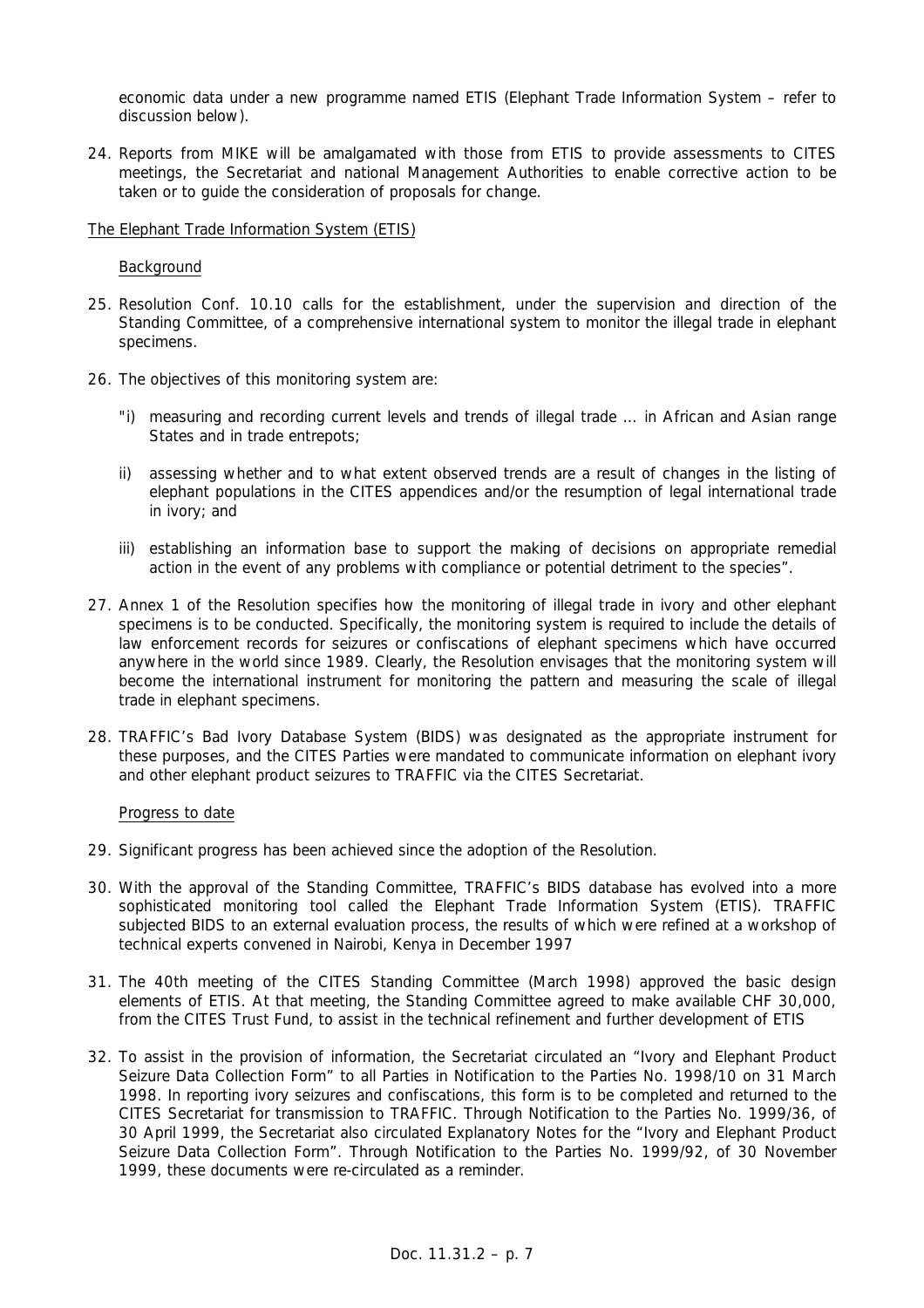- 33. A functional specification outlining the theory, structure and practical application of ETIS was produced by consultants at the University of Reading's Statistical Services Centre. This facilitated the development of document Inf. SC.41.1 *Development of the CITES Elephant Trade Information System (ETIS),* presented at the 41st meeting of the CITES Standing Committee (Geneva, February 1999).
- 34. A new MS/ACCESS-based, ETIS software programme for the seizures database was designed and installed at the TRAFFIC East/Southern Africa regional office in Lilongwe, Malawi by technical consultants of the University of Reading's Statistical Services Centre. The database structure features a core seizures database held by TRAFFIC East/Southern Africa in Lilongwe, Malawi. A complimentary database on law enforcement effort is under development and will be housed at TRAFFIC International in Cambridge, U.K. Other subsidiary databases on related background information will be developed as appropriate.
- 35. The first step in fully operationalising ETIS involved the conversion of all previous data from the former BIDS system into the new programme.
- 36. As of 31 October 1999, ETIS contained 4,257 records of ivory seizures which have occurred anywhere in the world since 01 January 1989. TRAFFIC has provided a detailed country-based report on these seizures to each CITES Party. TRAFFIC will provide a summary report on ivory seizures and confiscations to COP11.

## The funding for ETIS

#### Support already provided

37. Substantial support has already been given to TRAFFIC, to implement ETIS, by various donors. The amounts concerned are as follows:

| Date             | Source                      | Amount | <b>Purpose</b>                                             |  |
|------------------|-----------------------------|--------|------------------------------------------------------------|--|
|                  | 11/1997   WWF-International |        | 70,000 CHF   Redesigning BIDS assessment/operation         |  |
| 12/1998 USFWS    |                             |        | 2,300 CHF BIDS data input                                  |  |
| 03/1998 USFWS    |                             |        | 4,200 CHF BIDS evaluation                                  |  |
|                  | 03/1998 CITES Trust Fund    |        | 30,000 CHF ETIS development/data collection form/software  |  |
| 04/1999  UK DETR |                             |        | 103,200 CHF ETIS installation/operation/computer purchases |  |

Cost estimates

38. The current estimate of costs for each of the main components of ETIS, for the period 2000 to 2002, is provided in the table below. The maintenance and further development of ETIS will cost c.CHF 456,000 (over this three year period).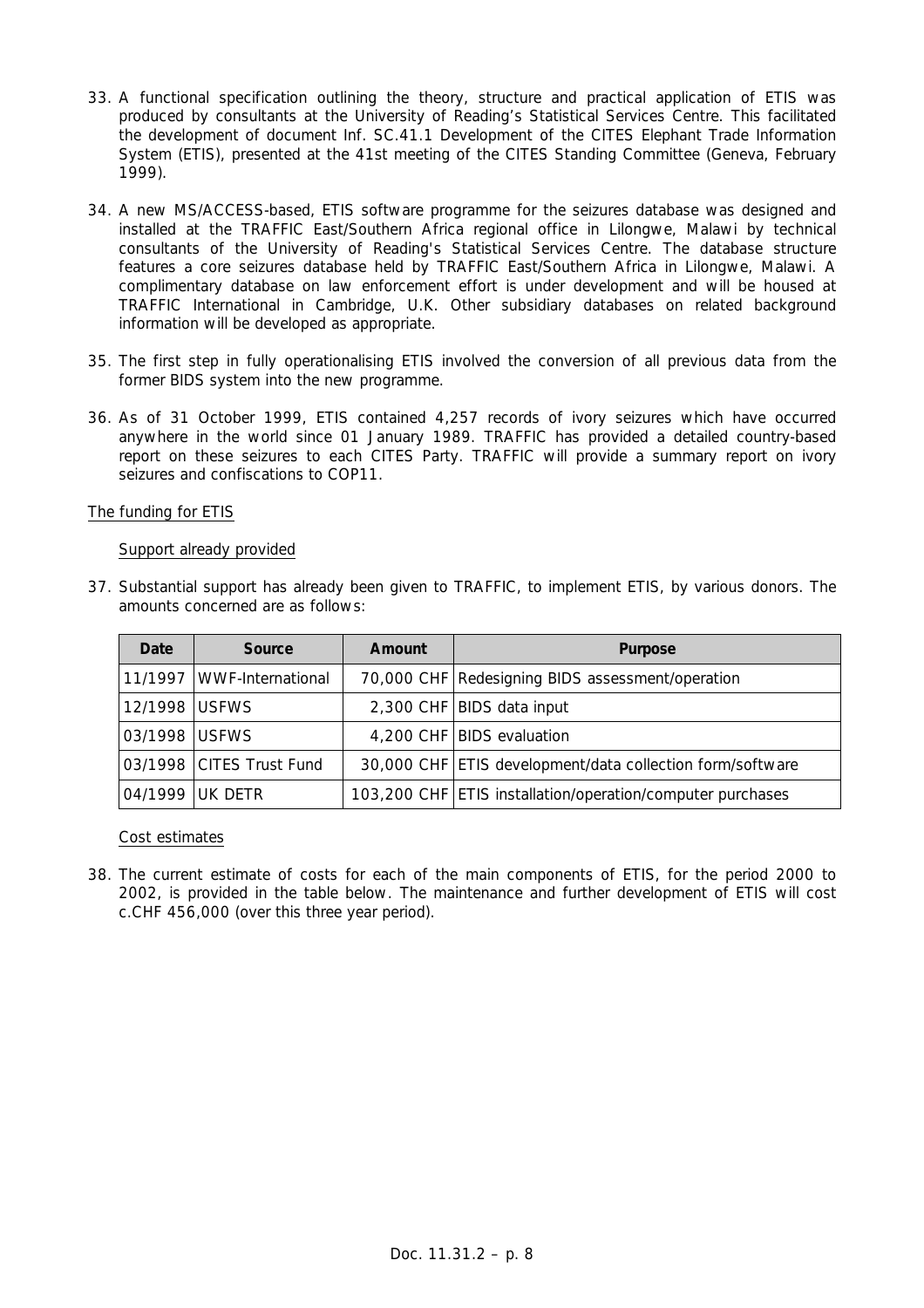# ETIS OPERATIONAL BUDGET 2000-2002 (CHF)

| <b>Budget items</b> |                                         | 2000    | 2001    | 2002    |
|---------------------|-----------------------------------------|---------|---------|---------|
| A                   | Personnel costs                         | 67,040  | 73,632  | 80,240  |
| B                   | Equipment purchase/operations/repairs   | 12,480  | 4,624   | 5,168   |
| C                   | Communication costs                     | 9,840   | 10,848  | 11,776  |
| D                   | Office supplies/consumables             | 5,568   | 6,112   | 6,624   |
|                     | e: professional fees                    | 38,128  | 29.632  | 39,008  |
| F                   | Travel/subsistence for project staff    | 12,384  | 6,992   | 13,984  |
| G                   | TRAFFIC's administrative overheads (5%) | 7,272   | 6,592   | 7,840   |
|                     | Total $(A+B+C+D+E+F+G)$                 | 152,712 | 138,432 | 164,640 |

#### Future developments for ETIS

- 39. TRAFFIC has produced individual country reports that present all seizures in the database that occurred in, or involved a national of the country in question. The ETIS Country Reports are referenced to specific periods of time, and provide a tabular summary of all cases where ivory or other elephant products were seized or confiscated either in, coming from, or going to a particular country, or any other cases where nationals of a particular country were identified as involved as a suspect in an ivory seizure that occurred elsewhere in the world. TRAFFIC has three objectives in providing these reports. Firstly, it is important to begin the feedback loop in the process so that each country is aware of its status in the ivory trade. Secondly, TRAFFIC hopes to provide a means for individual countries to validate, update, or otherwise comment on individual cases in the data base. Thirdly, TRAFFIC hopes to identify deficiencies in the manner in which data are presently being reported from each country so that steps can be taken at the national level to improve the quality of data that are being reported as part of the ETIS process. This effort should engender incentives for greater participation in the future.
- 40. The other major activity will be the development of the subsidiary databases in ETIS, particularly one on law enforcement effort at the national level, which has not progressed satisfactorily. The primary reason for this has been the fact that it was originally envisaged at the technical workshop (Nairobi, December 1997) that comparative data on law enforcement effort and performance on a country-bycountry basis would be available through co-operative (and probably confidential) arrangements with INTERPOL and the World Customs Organization. In fact, this has not been possible and TRAFFIC is now reassessing how to develop alternative indicators to achieve this purpose. TRAFFIC International has held considerable discussions with the CITES Secretariat about possible formal avenues for collection of enforcement effort and effectiveness data. The conclusion reached is that no existing relevant data sources are available to ETIS and that a stand-alone data collection activity will be required. In consultation with the CITES Secretariat and other relevant experts, TRAFFIC will develop a questionnaire for circulation to the Parties by the CITES Secretariat on a periodic basis to collect the required information. A database format for storage of this information is under development and the new ETIS software will integrate enforcement effort and effectiveness indicators into the overall analysis of seizure information.
- 41. Concerning data collection through the CITES process, it appears that many more seizures are occurring than are being reported to the Secretariat through the ETIS data collection process. Within Africa, the lack of response seems to be related to internal capacity and understanding. There is a need to promote better understanding about the requirements of ETIS and to support the development of national-level data collection protocols to support better implementation of Resolution Conf. 10.10.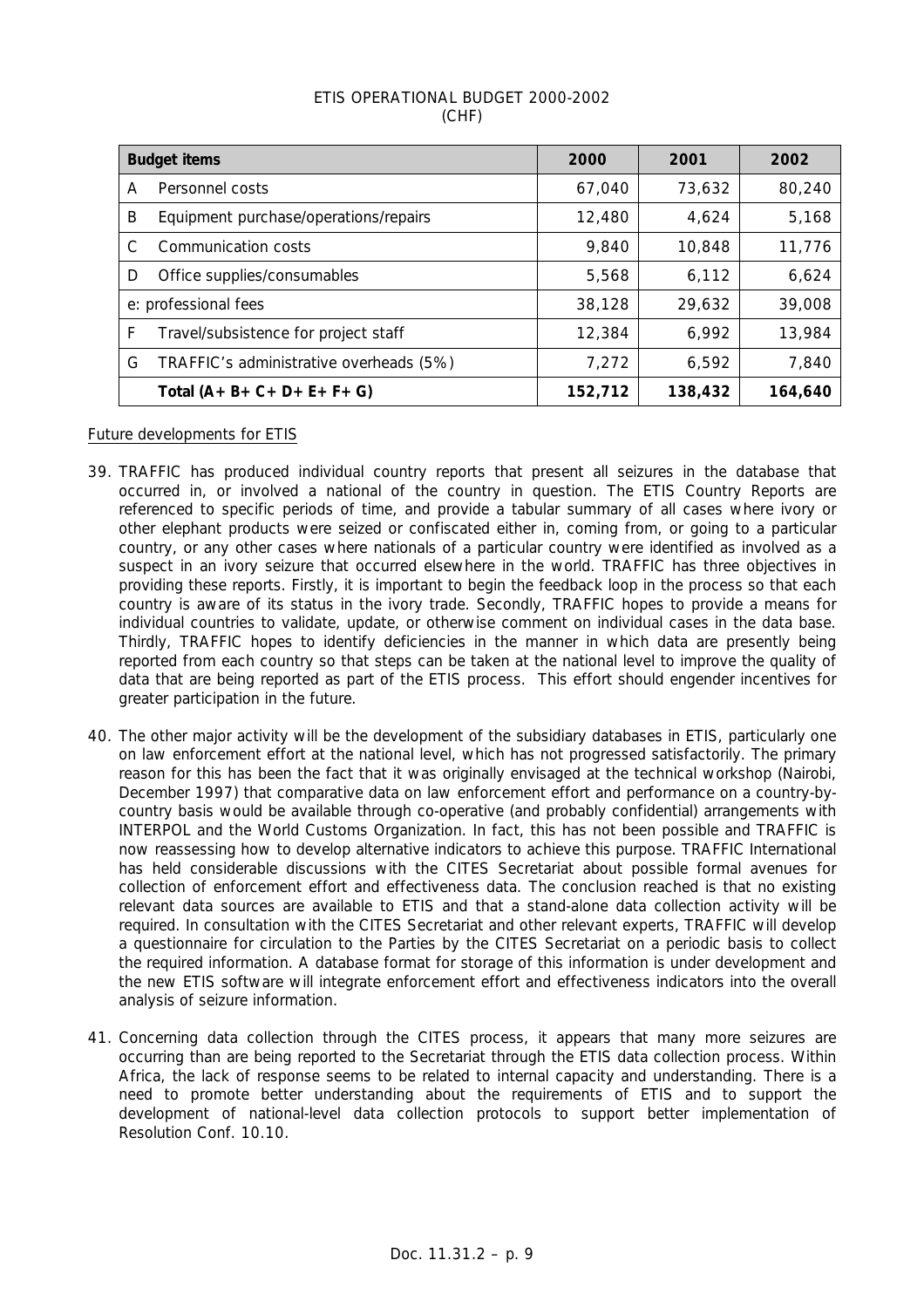Doc. 11.31.2 – p. 10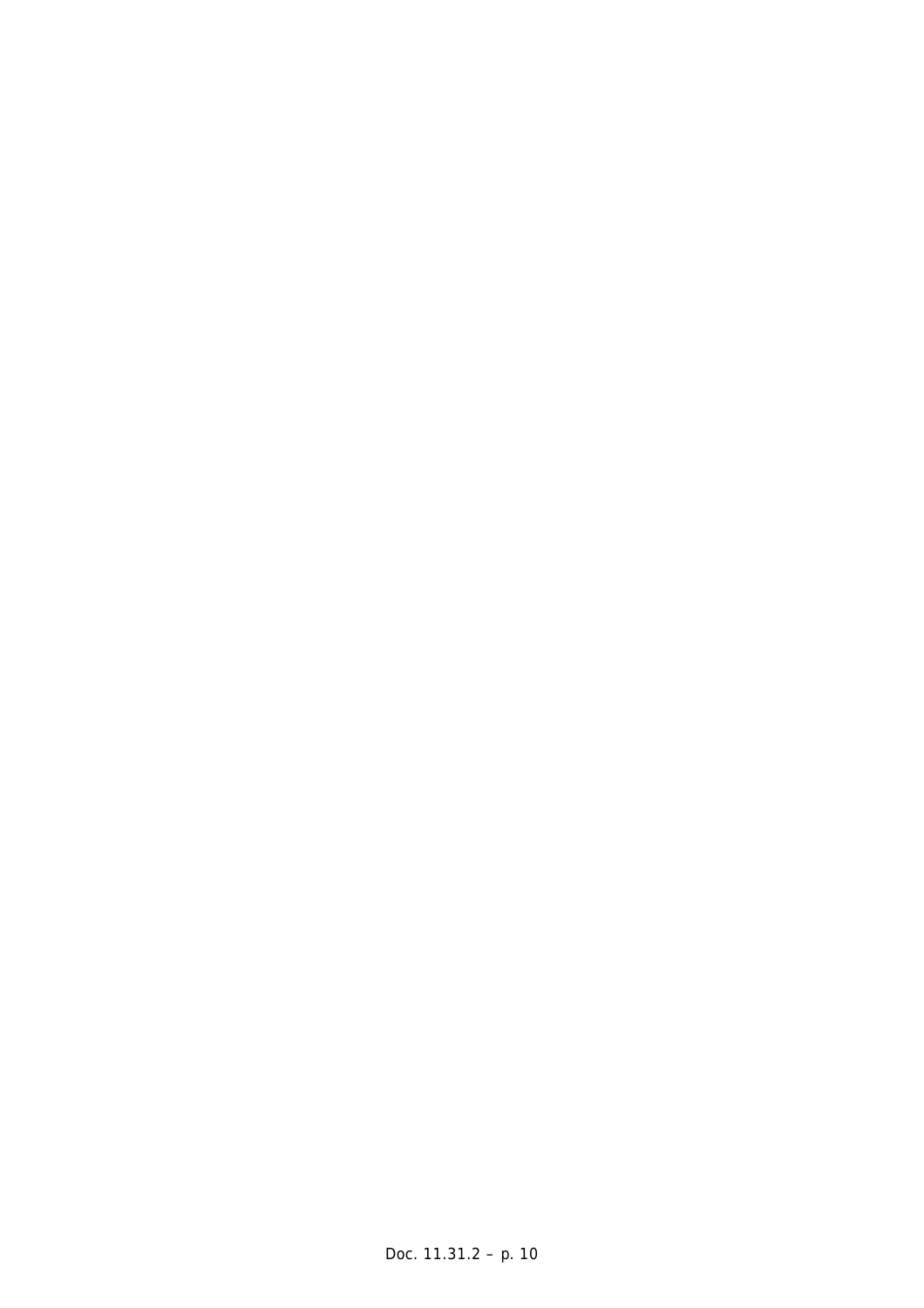## A written record of the IUCN/TRAFFIC responses to questions on the design of the system for Monitoring the Illegal Killing of Elephants (MIKE) raised during discussion at the 41st CITES Standing Committee meeting (Geneva, 8–12 February 1999)

During the 41st CITES Standing Committee meeting a number of questions were raised regarding the general statistical design and function of the proposed monitoring system for illegal killing of elephants (MIKE). At the request of the Chair, IUCN and TRAFFIC were called upon to answer questions raised from member and observer governments in the meeting room. Additionally, the Chair entertained a request from IUCN that the opportunity might be taken to address any additional or more detailed questions outside the meeting room during the course of the formal Standing Committee meeting. Accordingly, delegates met with IUCN and TRAFFIC throughout the week.

This text provides written answers given to delegates attending the Standing Committee meeting either inside or outside the meeting room and serves as a formal record of IUCN and TRAFFIC's responses to the questions raised.

## 1. The methodology used for site selection

- 1.1 A number of concerns voiced suggest that the methods used in the site selection process have not been well understood. The criteria used for selection are explained in Section 3.2 of the MIKE proposal (Doc. SC. 41.6.3, Annex 1). The statistical process used to apply these criteria to the final selection of sites is explained in Annex 4 of the MIKE proposal. Though this presentation of the methodology is very technical, there is no simple, lay explanation of the complex process employed. The main point is that the requirements of CITES Resolution Conference 10.10 (Annex 2) are met, in particular with regard to selecting a representative sample of sites across Africa and Asia.
- 1.2 Some concern was expressed regarding the inclusion or exclusion of particular sites. In answer to this, it was explained that the sites were drawn from a pool of proposed sites prepared and vetted by the IUCN/SSC's African and Asian Elephant Specialist Groups. Further, it was reiterated that the process of final site selection from the pool of proposed sites was objective and anonymous, so as to avoid the introduction of any bias, unconscious or otherwise. The final selection of sites was the product of a process that followed logically from (a) the list of candidate sites in Africa and Asia, (b) the selection criteria and (c) the application of the method adopted.
- 1.3 There were also a number of questions concerning the related issue of the power or sensitivity of the MIKE system to detect a real change. The estimates presented on page 9 of the MIKE proposal document *must be read in the context of the assumptions and simplifications* that were necessary to produce them. These are clearly stated in the document, in particular in the third paragraph on p. 67. It is worrying to IUCN that the caveats and provisos on this power issue, although adequately mentioned in the main text of the proposal, and emphatically stated again in Annex 4, are apparently being ignored. The estimates presented are necessarily very rough *but conservative* and are based on some very broad assumptions and simplifications. Their main purpose was to provide a basis for comparison of three, proposed sampling scenarios. The method adopted has been widely used and recommended elsewhere (See Green (1994) for statistical details and justification).

## 2. Analysis of MIKE Data

2.1 A number of questions on data analysis within the MIKE system have arisen during discussion. This is likely the result of the MIKE proposal, as submitted to the 41st Standing Committee meeting, providing few details of the statistical techniques to be applied to the MIKE data during the analysis phase. This omission, in fact, was not because the details of the possible analyses had not been discussed in the MIKE development process but because they were not required in the contract between the CITES Secretariat and IUCN which followed from a decision made at the 40th Standing Committee meeting in March 1998 "to develop a plan for the long-term, site-based monitoring of illegal killing" (Notification No. 1998/09) for consideration at the 41st Standing Committee meeting in February 1999. This proposal was to include an unbiased representative sample of monitoring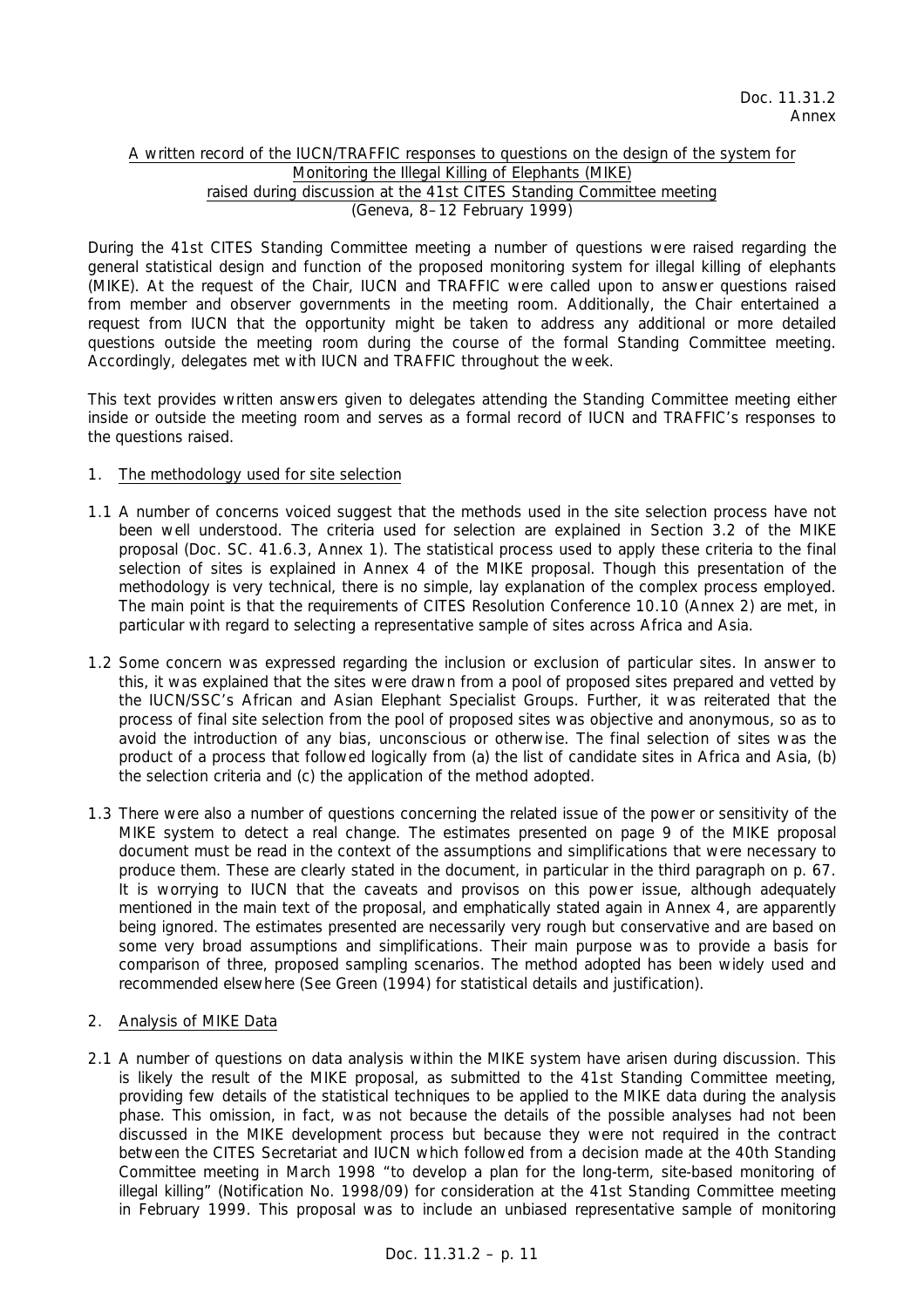sites in Asia and Africa as well as an indicative budget for the implementation of MIKE (i.e. including the initial set up costs and five years of subsequent running costs).

Although precise details of the analytical methodology will only be settled after the initial phase of implementation, the section below outlines the most likely analysis scenario.

- 2.2 Before any detailed analysis of data, it is always sensible to use methods of exploratory data analysis (EDA), especially with data as complex as those to be produced by the MIKE system. The purpose of the EDA phase is to highlight the main features of the data, eliminate or investigate anomalous data points and to suggest hypotheses and modelling approaches. EDA depends heavily on interactive graphical methods, and powerful packages for such analyses are readily available.
- 2.3 At the simplest level, MIKE output will require descriptive summaries of data and derived indicators. These summaries consist of tables of counts, means, totals, percentages and rates (accompanied by graphical representations where appropriate). Modern techniques of *data smoothing* will also be used, especially for highlighting *trends* in time series data. Examples of these methods are LOESS and kernel smoothing, which are very powerful tools for revealing underlying trends in highly variable data (Venables & Ripley, 1997).
- 2.4 Particular hypotheses will be investigated by means of a process of statistical modelling. The modelling framework used will most probably be as follows. Generalised linear models (GLMs), in particular, the Poisson regression (allowing for over-dispersion), almost certainly will form the backbone of the analysis of population data and carcass count data (McCullagh & Nelder, 1989). The models used will have to extend the usual GLM in two ways: firstly, to account for serial correlations, i.e. taking account of the longitudinal nature of monitoring data (Diggle, Liang & Zeger, 1994). Secondly, the hierarchical structure of the sampling process (sampling sites and then locations within sites, etc.) imposes the need for multi-level modelling (Goldstein, 1995). It is possible that spatial correlations will also have to be taken into account; but this may not be necessary, unless some of the sampled sites are close to one another. These methods, especially in combination, are quite complex, and indeed are close to the cutting edge of modern applied statistical research.
- 2.5 The issue of "causality" is discussed at some length in Section 3, below, but comments in the context of the proposed data analysis are presented here. Modelling the data using multi-level statistical models will enable the effect of a factor that operates at one level of the data hierarchy to be assessed at other levels. By "factoring out" the effects of all possible external variables, further analysis of the residuals should provide a sensitive measure of the effect of changes in the status of the African/Asian elephant in CITES.
- 3. The issue of establishing "causality" in the short and long-term
- 3.1 It is important to understand the design of the MIKE system in the context of its intended function. While Decision 10.1, Part A, g) does require "the establishment of a mechanism to halt and immediately transfer the Appendix I populations back to Appendix II in the event of [.] the escalation of illegal hunting of elephants and/or trade in elephant products owing to the resumption of legal trade" it was never intended that this be a function of the long-term, international monitoring system, now known as MIKE.
- 3.2 It was recognised by IUCN early on that the lack of baseline or benchmark data precluded this possibility and the 40th Standing Committee (London, March 1998) was informed of these limitations. As a result, reporting systems were established through the use of the incident report and national reporting forms by the CITES Secretariat. The CITES Standing Committee has now established a process for using these reporting systems to assist in any decisions regarding the retransfer of the three populations should this become necessary (Doc. SC. 41.6.4 (Rev. 2)).
- 3.3 However, none of this invalidates the use or value of the long-term monitoring process. The MIKE system is designed to meet the specifications of a long-term monitoring system incorporating the scope and methodology and directions for data collection and compilation stipulated in Resolution Conference 10.10 (Annex 2) and called for in Decision 10.1, Part A, i).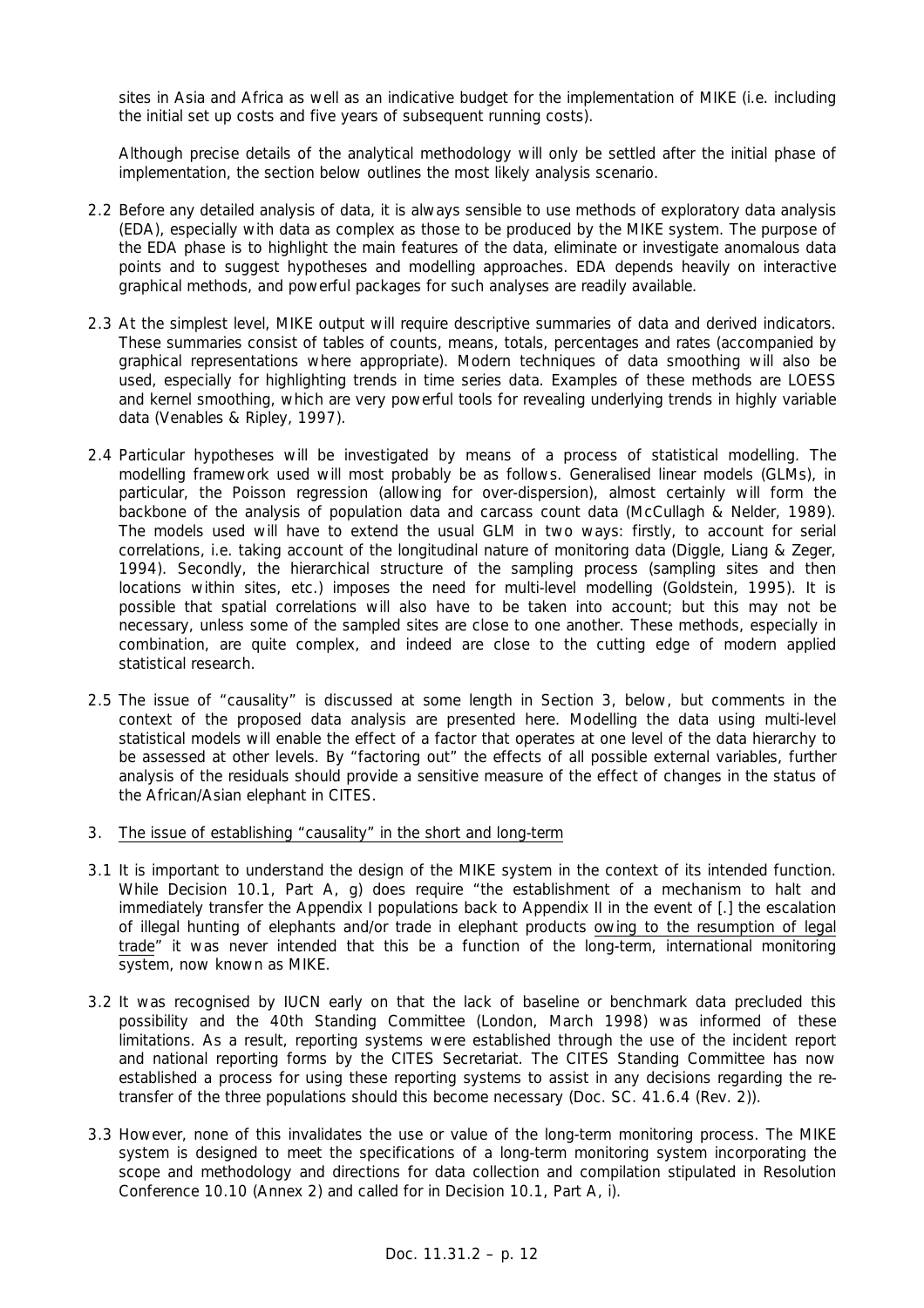- 3.4 In common with countless other fields of conservation policy, MIKE represents an attempt to address the problem of decision making in the face of uncertainty. Ultimately, the decisions to be taken by the Parties to CITES will be the result of the careful weighing of evidence and informed judgement. A good monitoring system will strive to supply the best possible information required to make this judgement. The information outputs of the system will consist of robust indicators of the processes being monitored at the site level: elephant population numbers and trends, mortality from illegal killing, levels of law enforcement activity. The system will also assess the extent to which these parameters are correlated with factors likely to influence them and will provide statistical measures of the *reliability* of this information. The monitoring system is thus a tool to help us understand the dynamics of the underlying process and to provide measured information as the basis of decision making.
- 3.5 It is necessary to regard the so-called "causality" issue in this context. The monitoring system will help us to understand the process being monitored and hence to make *judgements* on causal relationships, including the effect of any future decisions to allow legal trade, on the incidence of illegal killing that may be made once the monitoring system is in place. To "prove" that the resumption of legal trade, or any other change in the status of the African elephant within CITES, has led to an increase in mortality from poaching is not something that any monitoring system could ever achieve regardless of its design. The most that can be achieved is to statistically assess the evidence relating or correlating legal trade with elephant mortality. MIKE is designed to make such assessments.
- 3.6 Care is needed in interpreting some of the language of the COP10 Decision 10.1, Part A, g) and in Resolution Conference 10.10 the section, "Regarding monitoring of illegal hunting of and trade in elephant specimens, sections a) and b)". There has been a tendency to incorrectly assume that the agreed international monitoring system needs to provide a deterministic mechanism for: (a) triggering any future decision to transfer the African elephant back to Appendix I, under specified conditions and (b) the establishment of causality between the change in status of the African elephant within CITES and changes in the level and trends of illegal killing of elephants. If the interpretation of the COP decisions and resolutions are taken too literally, it could be construed that what is proposed is not a monitoring system but an *expert system*, i.e. an automated, "data in/answer out" system that makes the decision for us. There is no claim that MIKE is designed to be used as an expert system, nor was it the intention of the Parties that an expert system be designed.

## 4. Factoring in the role of the price of ivory

- 4.1 IUCN and TRAFFIC were asked why the price of ivory was not included as an explanatory or independent variable in the proposed monitoring systems. It was explained that, in principle, there is no reason why ivory price should not be utilised as a variable although it is much more appropriately tracked in the context of the Elephant Trade Information System (ETIS) than within MIKE. However, it was explained that the relationship between price and poaching is complex and data are often unreliable. These factors would have to be incorporated in the overall analysis linking the two systems. It was further explained that several important points regarding the pricing of ivory need to be considered.
- 4.2 Most ivory price data collected in the past have been derived from the declared value of imports under a legal trade regime; such data are now no longer available.
- 4.3 The fact that much (if not most) of the available price data fails to pinpoint a specific place in the chain of trade (for example, the price paid to the poacher, the price paid for raw ivory to middlemen, the price of raw ivory paid by carvers, the price of worked ivory at the retail level, etc.) constrains the explanatory power of any analysis. The stage at which price is recorded can be critical to any meaningful analysis. For example, an analysis of the rhinoceros horn trade showed that while the price paid to rhino poachers remained at a fairly constant low-level throughout the period examined, at other levels of the trade, profit margins increased dramatically. This is likely to also be the case for elephant ivory as well.